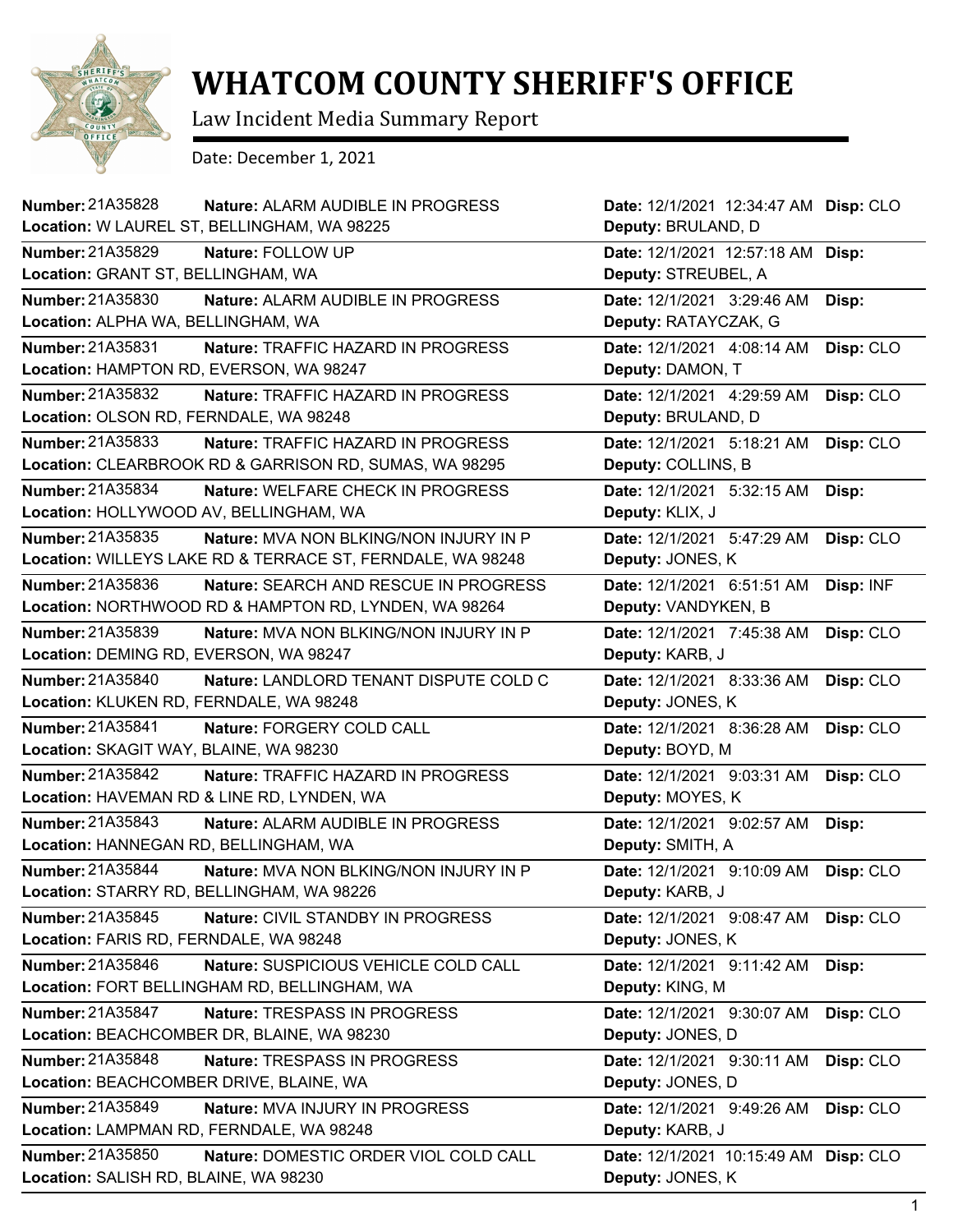|                                                              | Date: 12/1/2021 10:45:21 AM Disp:       |
|--------------------------------------------------------------|-----------------------------------------|
| Location: BEACHCOMBER DR, BLAINE, WA                         | Deputy: LARSONCOOLEY, B                 |
| Number: 21A35854<br>Nature: DOMESTIC VERBAL IN PROGRESS      | Date: 12/1/2021 11:14:21 AM Disp:       |
| Location: HARBOR DR, BLAINE, WA                              | Deputy: JONES, D                        |
| <b>Number: 21A35855</b><br>Nature: VANDALISM COLD CALL       | Date: 12/1/2021 11:19:46 AM Disp: CLO   |
| Location: HOLLYWOOD AVE, BELLINGHAM, WA 98225                | Deputy: KING, M                         |
| Number: 21A35856<br>Nature: WATCH FOR IN PROGRESS            | Date: 12/1/2021 11:22:37 AM Disp:       |
| Location: GUIDE MERIDIAN & WISER LAKE RD, LYNDEN, WA         | Deputy:                                 |
| Number: 21A35857<br>Nature: PARKING PROBLEM IN PROGRESS      | Date: 12/1/2021 11:45:19 AM Disp:       |
| Location: YEW STREET RD, BELLINGHAM, WA                      | Deputy: SMITH, A                        |
| Number: 21A35858<br>Nature: THREAT COLD CALL                 | Date: 12/1/2021 11:57:44 AM Disp:       |
| Location: CYCLONE DR, BELLINGHAM, WA                         | Deputy: KING, M                         |
| Number: 21A35860<br>Nature: NEIGHBORHOOD DISPUTE COLD CALL   | Date: 12/1/2021 12:09:21 PM Disp: CLO   |
| Location: BAKER AV, LUMMI ISLAND, WA                         | Deputy: KING, M                         |
| Number: 21A35861<br>Nature: WELFARE CHECK IN PROGRESS        | Date: 12/1/2021 12:18:59 PM Disp: CLO   |
| Location: PORTAL WAY, BLAINE, WA 98230                       | Deputy: JONES, K                        |
| Number: 21A35862<br>Nature: WELFARE CHECK IN PROGRESS        | Date: 12/1/2021 12:17:38 PM Disp:       |
| Location: RALEIGH DR, POINT ROBERTS, WA                      | Deputy:                                 |
| Number: 21A35864<br>Nature: BURGLARY COLD CALL               | Date: 12/1/2021 12:39:26 PM Disp: CLO   |
| Location: SWEETCLOVER CIR, BELLINGHAM, WA 98229              | Deputy: SMITH, A                        |
| Number: 21A35865<br>Nature: WELFARE CHECK IN PROGRESS        | Date: 12/1/2021 12:41:10 PM Disp:       |
| Location: RALEIGH DR, POINT ROBERTS, WA                      | Deputy: LARSONCOOLEY, B                 |
| Number: 21A35870<br>Nature: ASSAULT SIMPLE COLD CALL         | Date: 12/1/2021 1:43:57 PM<br>Disp: CLO |
| Location: HOLLYWOOD AVE, BELLINGHAM, WA 98225                | Deputy: KING, M                         |
| <b>Number: 21A35872</b><br>Nature: HANGUP (911) IN PROGRESS  | Date: 12/1/2021 2:04:16 PM<br>Disp:     |
| Location: CABRANT RD, EVERSON, WA                            | Deputy:                                 |
| Number: 21A35873<br>Nature: MENTAL COLD CALL                 | Date: 12/1/2021 2:16:10 PM<br>Disp: CLO |
| Location: FLAIR VALLEY DR, MAPLE FALLS, WA 98266             | Deputy: BAUMAN, L                       |
| <b>Number: 21A35874</b><br>Nature: WELFARE CHECK IN PROGRESS | Date: 12/1/2021 2:27:54 PM<br>Disp: CLO |
| Location: HAMPTON RD & SLOTEMAKER RD, EVERSON, WA 98247      | Deputy: COLLINS, B                      |
|                                                              |                                         |
| Number: 21A35875<br>Nature: EXTRA PATROL IN PROGRESS         | Date: 12/1/2021 2:37:18 PM<br>Disp:     |
| Location: ALDRICH RD, BELLINGHAM, WA                         | Deputy:                                 |
| Number: 21A35876<br>Nature: DOMESTIC PHYSICAL COLD CALL      | Date: 12/1/2021 2:49:03 PM<br>Disp: CLO |
| Location: BRITTON CT UNIT B, BELLINGHAM, WA 98226            | Deputy: ANDERS, J                       |
| <b>Number: 21A35877</b><br>Nature: WELFARE CHECK IN PROGRESS | Date: 12/1/2021 2:54:07 PM<br>Disp:     |
| Location: VALLEY VIEW RD, CUSTER, WA                         | Deputy: ROFF, S                         |
| Number: 21A35878<br>Nature: WATCH FOR IN PROGRESS            | Date: 12/1/2021 3:12:41 PM<br>Disp:     |
| Location: GUIDE MERIDIAN & KELLY RD, BELLINGHAM, WA          | Deputy:                                 |
| Number: 21A35879<br>Nature: THEFT COLD CALL                  | Disp: CLO<br>Date: 12/1/2021 3:16:26 PM |
| Location: N LAKE SAMISH DR, BELLINGHAM, WA 98229             | Deputy: JOHNSON, I                      |
| Number: 21A35880<br>Nature: ASSIST AGENCY IN PROGRESS        | Date: 12/1/2021 3:15:28 PM<br>Disp: INA |
| <b>Location: GUIDE MERIDIAN</b><br>"LYNDEN, WA               | Deputy: LINDERMAN, K                    |
| Number: 21A35881<br>Nature: DOMESTIC VERBAL IN PROGRESS      | Date: 12/1/2021 3:21:36 PM<br>Disp:     |
| Location: CARON RD, DEMING, WA                               | Deputy: JOHNSON, I                      |
| Number: 21A35883<br>Nature: BURGLARY COLD CALL               | Date: 12/1/2021 3:35:36 PM              |
| Location: SILVER SPRUCE WA, MAPLE FALLS, WA                  | Disp:<br>Deputy: RATHBUN, R             |
| Number: 21A35884<br>Nature: DOMESTIC PHYSICAL IN PROGRESS    | Date: 12/1/2021 3:38:37 PM<br>Disp:     |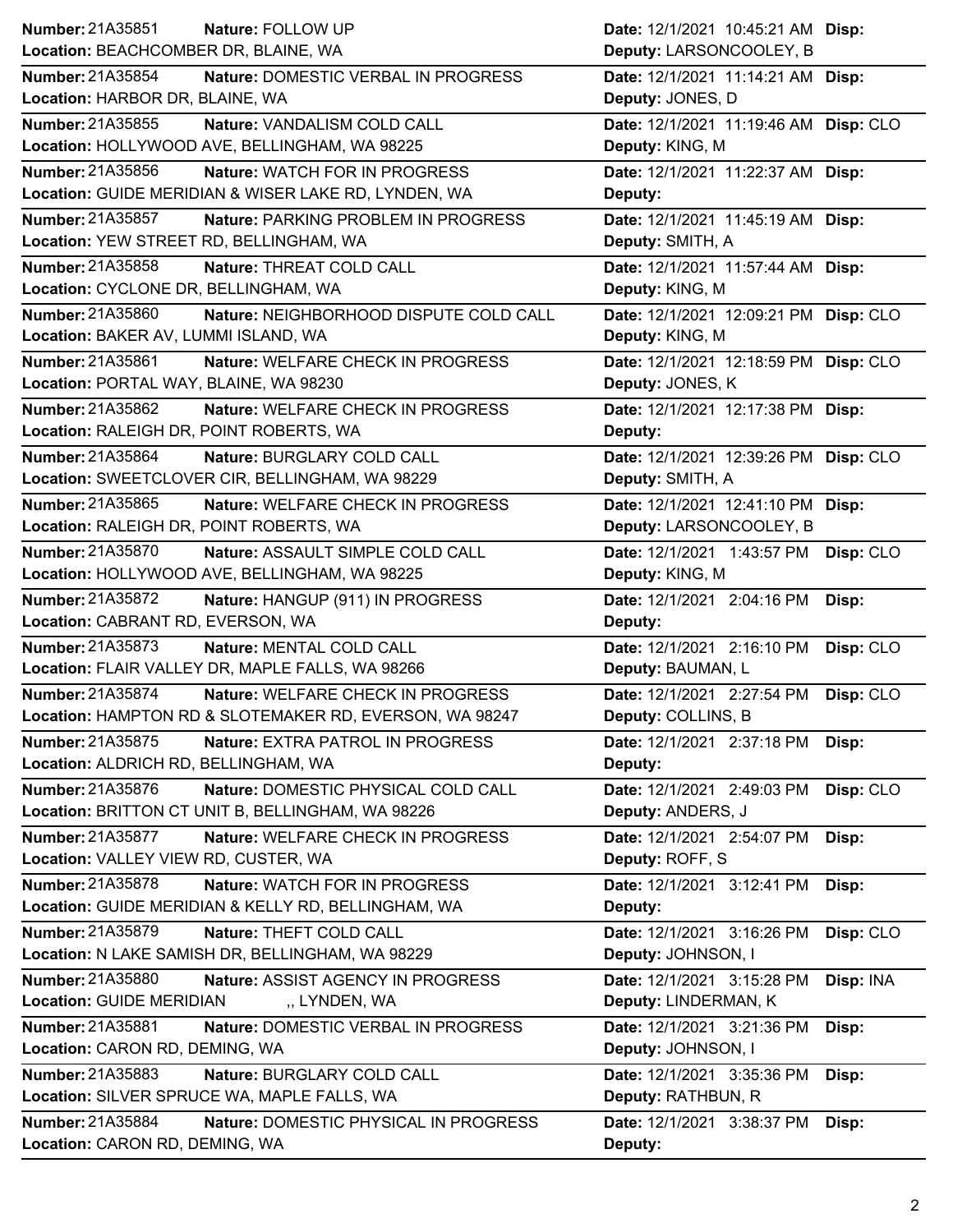| Number: 21A35885<br>Nature: BURGLARY COLD CALL                    | Date: 12/1/2021 3:37:08 PM Disp:                          |
|-------------------------------------------------------------------|-----------------------------------------------------------|
| Location: SILVER SPRUCE WA, MAPLE FALLS, WA                       | Deputy:                                                   |
| <b>Number: 21A35887</b><br>Nature: SUSPICIOUS VEHICLE IN PROGRESS | Date: 12/1/2021 3:52:50 PM<br>Disp:                       |
| Location: DEAD EN & INGLEWOOD PL, BELLINGHAM, WA                  | Deputy: JOHNSON, I                                        |
| Number: 21A35888<br>Nature: WELFARE CHECK IN PROGRESS             | Date: 12/1/2021 3:59:30 PM<br>Disp: CLO                   |
| Location: E SMITH RD, BELLINGHAM, WA 98226                        | Deputy: KARB, J                                           |
| <b>Number: 21A35889</b><br>Nature: BURGLARY COLD CALL             | Date: 12/1/2021 4:16:02 PM<br>Disp: CLO                   |
| Location: MORESBY WAY, FERNDALE, WA 98248                         | Deputy: WRIGHT, M                                         |
| Number: 21A35890<br>Nature: HAZARD IN PROGRESS                    | Date: 12/1/2021 4:31:37 PM<br>Disp:                       |
| Location: MARINE DR & CLIFFSIDE DR, BELLINGHAM, WA                | Deputy: ROFF, S                                           |
| Number: 21A35894<br>Nature: REFER TO WSP IN PROGRESS              | Date: 12/1/2021 5:26:40 PM<br>Disp:                       |
| Location: NB I5 SO & SLATER RD, WA                                | Deputy:                                                   |
| Number: 21A35896<br>Nature: ASSIST CITIZEN IN PROGRESS            | Date: 12/1/2021 5:45:51 PM<br>Disp: CLO                   |
| Location: GUIDE MERIDIAN, BELLINGHAM, WA 98226                    | Deputy: JOHNSON, I                                        |
| Number: 21A35897<br>Nature: ASSIST AGENCY IN PROGRESS             | Date: 12/1/2021 6:12:11 PM<br>Disp: CLO                   |
| Location: SLATER SB I5 ROUNDABOUT, FERNDALE, WA 98248             | Deputy: WRIGHT, M                                         |
| <b>Number: 21A35898</b><br>Nature: VEHICLE ABANDONED IN PROGRESS  | Date: 12/1/2021 6:18:43 PM<br>Disp: ACT                   |
| Location: E SMITH RD, BELLINGHAM, WA 98226                        | Deputy: WOOD, B                                           |
| Number: 21A35899<br>Nature: MVA NON BLKING/NON INJURY IN P        | Date: 12/1/2021 6:20:23 PM<br>Disp:                       |
| Location: E SMITH RD & EVERSON GOSHEN RD, BELLINGHAM, WA          | Deputy:                                                   |
| <b>Number: 21A35900</b><br>Nature: TRAFFIC HAZARD IN PROGRESS     | Disp: CLO<br>Date: 12/1/2021 6:35:04 PM                   |
| Location: ALDRICH RD, BELLINGHAM, WA 98226                        | Deputy: WRIGHT, M                                         |
| Number: 21A35901<br>Nature: HANGUP (911) IN PROGRESS              | Date: 12/1/2021 7:06:43 PM<br>Disp:                       |
| Location: GOLDEN VALLEY DR, MAPLE FALLS, WA                       | Deputy:                                                   |
| <b>Number: 21A35902</b><br>Nature: SHOTS IN PROGRESS              | Date: 12/1/2021 7:09:52 PM<br>Disp: CLO                   |
| Location: SUMMERLAND RD, BELLINGHAM, WA 98229                     | Deputy: JOHNSON, I                                        |
| Number: 21A35903<br>Nature: SHOTS IN PROGRESS                     | Date: 12/1/2021 7:11:54 PM<br>Disp:                       |
| Location: SUMMERLAND RD, BELLINGHAM, WA                           | Deputy:                                                   |
| Number: 21A35904<br>Nature: MVA BLOCKING IN PROGRESS              | Date: 12/1/2021 7:13:42 PM<br>Disp: CLO                   |
| Location: MARINE DR, BELLINGHAM, WA 98225                         | Deputy: WRIGHT, M                                         |
| <b>Number: 21A35906</b><br>Nature: TRAFFIC HAZARD IN PROGRESS     | Date: 12/1/2021 7:14:33 PM<br>Disp:                       |
| Location: CABLE ST, BELLINGHAM, WA                                | Deputy: JOHNSON, I                                        |
| Number: 21A35907<br>Nature: HANGUP (911) IN PROGRESS              | Date: 12/1/2021 7:17:23 PM<br>Disp:                       |
| Location: HAZEL CT, FERNDALE, WA                                  | Deputy:                                                   |
| Number: 21A35908<br>Nature: THREAT COLD CALL                      | Date: 12/1/2021 7:12:50 PM<br>Disp: CLO                   |
| Location: GOODWIN RD, EVERSON, WA                                 | Deputy: BOYD, M                                           |
|                                                                   |                                                           |
| Number: 21A35909<br>Nature: THEFT COLD CALL                       | Date: 12/1/2021 7:38:58 PM                                |
| Location: E POLE RD, EVERSON, WA 98247                            | Disp: CLO<br>Deputy: BOYD, M                              |
| Number: 21A35910<br>Nature: SUSPICIOUS VEHICLE IN PROGRESS        | Date: 12/1/2021 8:28:25 PM                                |
| Location: ALDRICH RD & NORTHWEST AV, BELLINGHAM, WA               | Disp:<br>Deputy: RATAYCZAK, G                             |
| Number: 21A35911<br>Nature: WELFARE CHECK IN PROGRESS             | Date: 12/1/2021 8:45:20 PM<br>Disp:                       |
| Location: W AXTON RD, FERNDALE, WA                                | Deputy: DAMON, T                                          |
| Number: 21A35912<br>Nature: THREAT COLD CALL                      | Date: 12/1/2021 8:55:29 PM<br>Disp: CLO                   |
| Location: GREEN VALLEY CT, MAPLE FALLS, WA 98266                  | Deputy: WOOD, B                                           |
| Number: 21A35913<br>Nature: SHOTS IN PROGRESS                     |                                                           |
| Location: OLD SAMISH RD, BELLINGHAM, WA                           | Date: 12/1/2021 9:15:55 PM<br>Disp:<br>Deputy: BRULAND, D |
| Number: 21A35914<br>Nature: SUSPICIOUS CIRCUMSTANCES COLD         | Date: 12/1/2021 9:51:12 PM<br>Disp:                       |